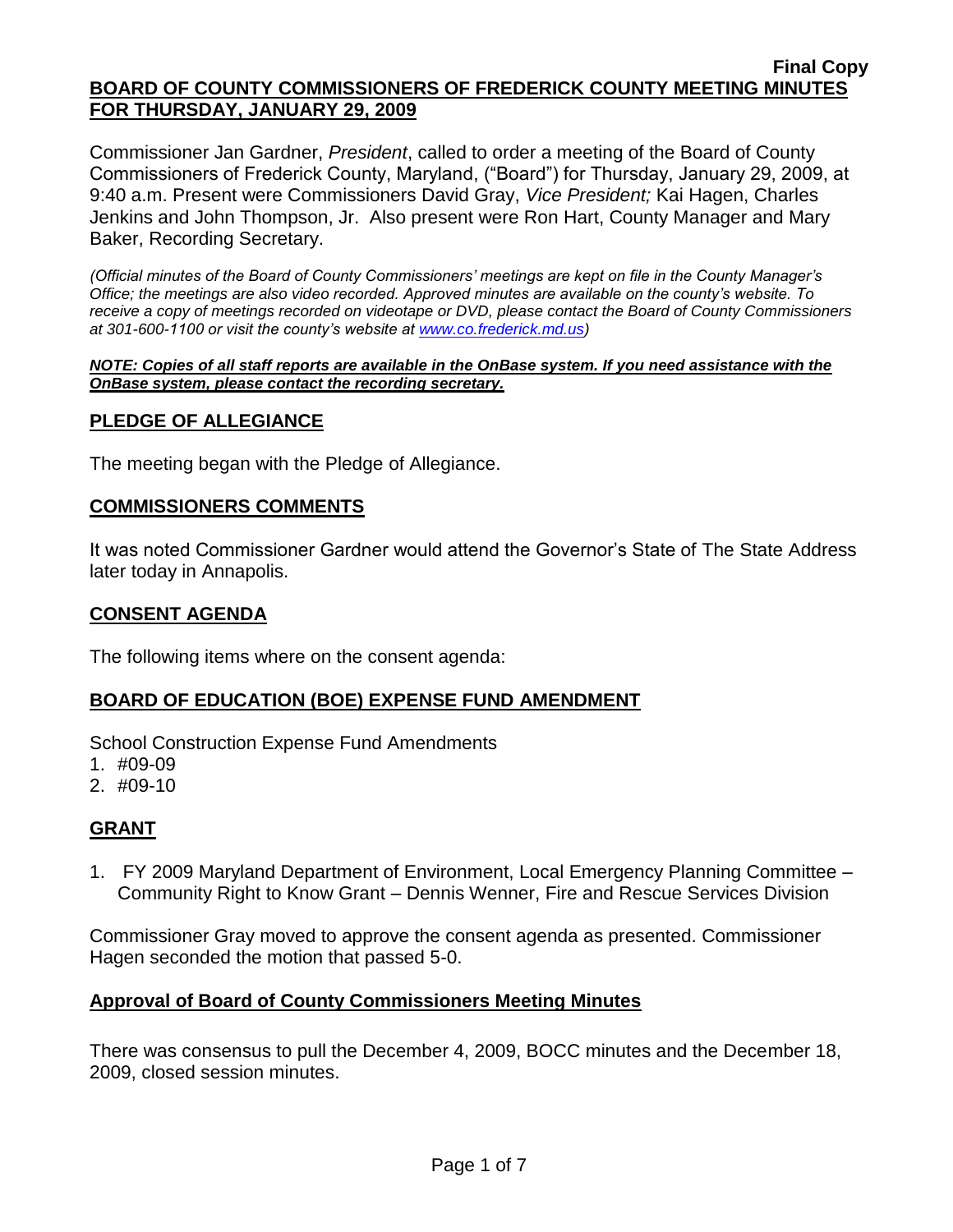The remainder of minutes were approved as presented by unanimous consent.

Commissioner Gardner requested the Parks and Recreation Division's agenda item and the Legislative Issues agenda item be moved up on the agenda as she had to leave the meeting early to attend another appointment.

## **Review of Proposed Policy Regarding Alcohol Use in County Parks - Paul Dial, Parks and Recreation Division**

Mr. Dial presented information to the Board.

On December 2, 2008, the Board approved Ordinance #09-03-507 and directed staff to bring back an operational policy for approval. In developing the policy, parks were designated either controlled alcohol use or alcohol prohibited. The controlled use parks include:

- Ballenger Creek
- Buckeystown
- Kemptown
- Libertytown
- Lov's Station
- Pinecliff
- Old National
- Middletown
- Rose Hill
- Urbana District
- Utica

Alcohol prohibited parks include:

- Catoctin Creek
- Fountain Rock
- Creagerstown
- Devilbiss
- Rocky Ridge Landing
- Roddy Road
- Fountaindale
- Point of Rocks
- Urbana Community
- Green Hill
- All undeveloped parks

Commissioner Jenkins requested language change to policy #5 to simply state, "A security deposit is required."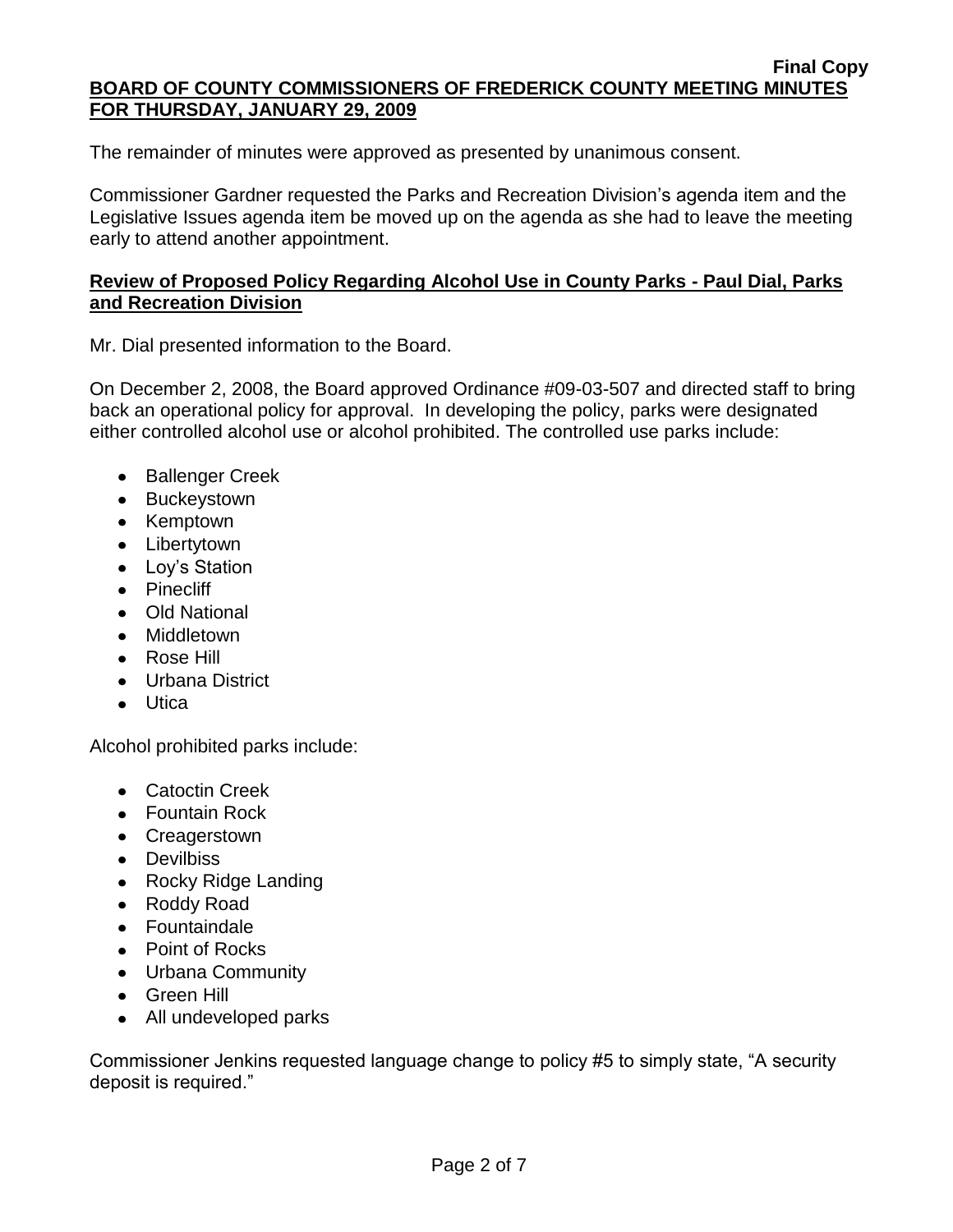Commissioner Hagen moved to approve the lists as presented with the language change to policy #5.

Commissioner Gray moved to amend the motion to add the shifting of Buckeystown, Libertytown and Loy's Station from controlled use to prohibited use. Commissioner Gardner seconded the motion that passed 3-2 with Commissioners Hagen and Jenkins opposed.

The main motion, as amended, was voted on and passed 3-2 with Commissioners Gray and Thompson opposed.

# **Legislative Issues**

John Mathias, County Attorney, presented legislative issues to the Board including:

- House Bill 81, agriculture preservation tax credit request would be forwarded to the delegation for review/action;
- Delegate Weldon's item to increase commissioner salaries and retirement benefits failed;
- Iran/Sudan divestiture for county retirement system passed 6-1;
- Takings bill failed;
- Beverage bill failed;
- Toll bill failed:
- No action was taken on the bond bill for playground equipment;
- No action was taken on John Neary's item to change the county collective bargaining laws – request for mandatory bargaining; and
- Liquor board requests were forwarded to the delegation for review/action.

The delegation requested the county weigh in on Sunday hunting regulations and the State's Attorney salary increase.

The Board unanimously voted to take no position on hunting regulations or the State's Attorney salary increase.

(Commissioner Gardner left the meeting.)

# **FY 2009 Maryland Agricultural Land Preservation Foundation (MALPF) Matching Commitment - Tim Blaser, Planning Division**

Mr. Blaser presented information to the Board.

The county received the annual request from the MALPF staff for the county's matching commitment for the FY 2009 easement acquisition, easement program, which consisted of general allotted funds and matching funds. The matching funds were 60% state and 40% county. Available funding included agricultural transfer tax revenues and budgeted general revenues.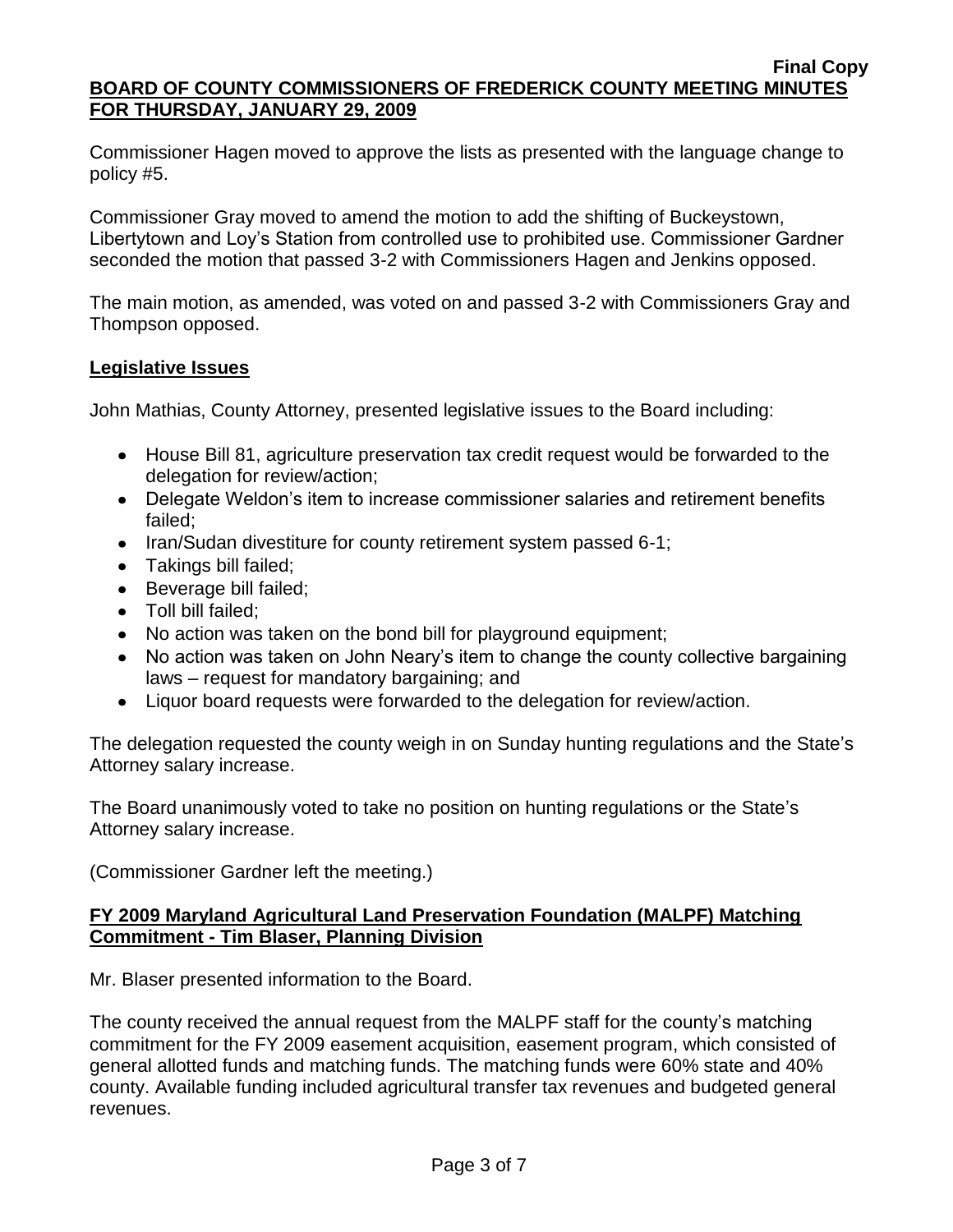Commissioner Hagen moved to approve the full matching commitment of \$1,333,333 for the FY 2009 program. The funds would come from the agricultural transfer tax revenues. Commissioner Thompson seconded the motion that passed 4-0 with Commissioner Gardner absent.

# **Results of Grants for Human Services Review Panel - Margaret Nusbaum, Citizens Services Division**

Ms. Nusbaum presented information to the Board as outlined in the staff report.

On December 11, 2008, December 18, 2008, and January 12, 2009, the Grants Review Panel met to review funding requests from local human service agencies through the Grants for Human Service Program. Thirty-four proposals from 20 agencies were submitted totaling \$1,056,467. Of this amount \$268,897 was for new programs or new agency requests.

The Board requested Ms. Nusbaum inquire on those grants which would be time sensitive and inform the Board.

There was consensus to not fund any grants at this time.

# **FY 2010 Mid-Maryland and Carrollton Manor Rural Legacy Grant Applications - Tim Blaser, Planning Division**

Mr. Blaser presented information to the Board.

Staff was advised of the grant application deadline of Tuesday, February 10, 2009, for the FY 2010 Maryland Rural Legacy Program for the Mid-Maryland Rural Legacy Area application and Carrollton Manor Rural Legacy Area application. Both applications included a grant request of \$3.2 - \$3.5 million with a proposal of county matching funds of \$125,000 each. Staff's recommendation was to approve and submit the rural legacy grants for FY 2010 with a matching commitment of \$125,000 for each grant request and \$250,000 if only one grant was approved. Staff also recommended the funding preference with Mid-Maryland as the number one priority.

Commissioner Hagen moved to approve the request as presented, contingent on budget approval, and to send a letter to Secretary John R. Griffin, Rural Legacy Board, Department of Natural Resources, as presented in the staff report. Commissioner Gray seconded the motion.

Commissioner Hagen amended his motion to not roll over the \$125,000 if only one grant was accepted. Commissioner Gray seconded the motion that passed 3-1 with Commissioner Thompson opposed and Commissioner Gardner absent.

Commissioner Thompson moved to line out \$125,000 in the maximum agency request ceiling (MARC) for the Technology Innovation Center. This motion failed due to lack of a second.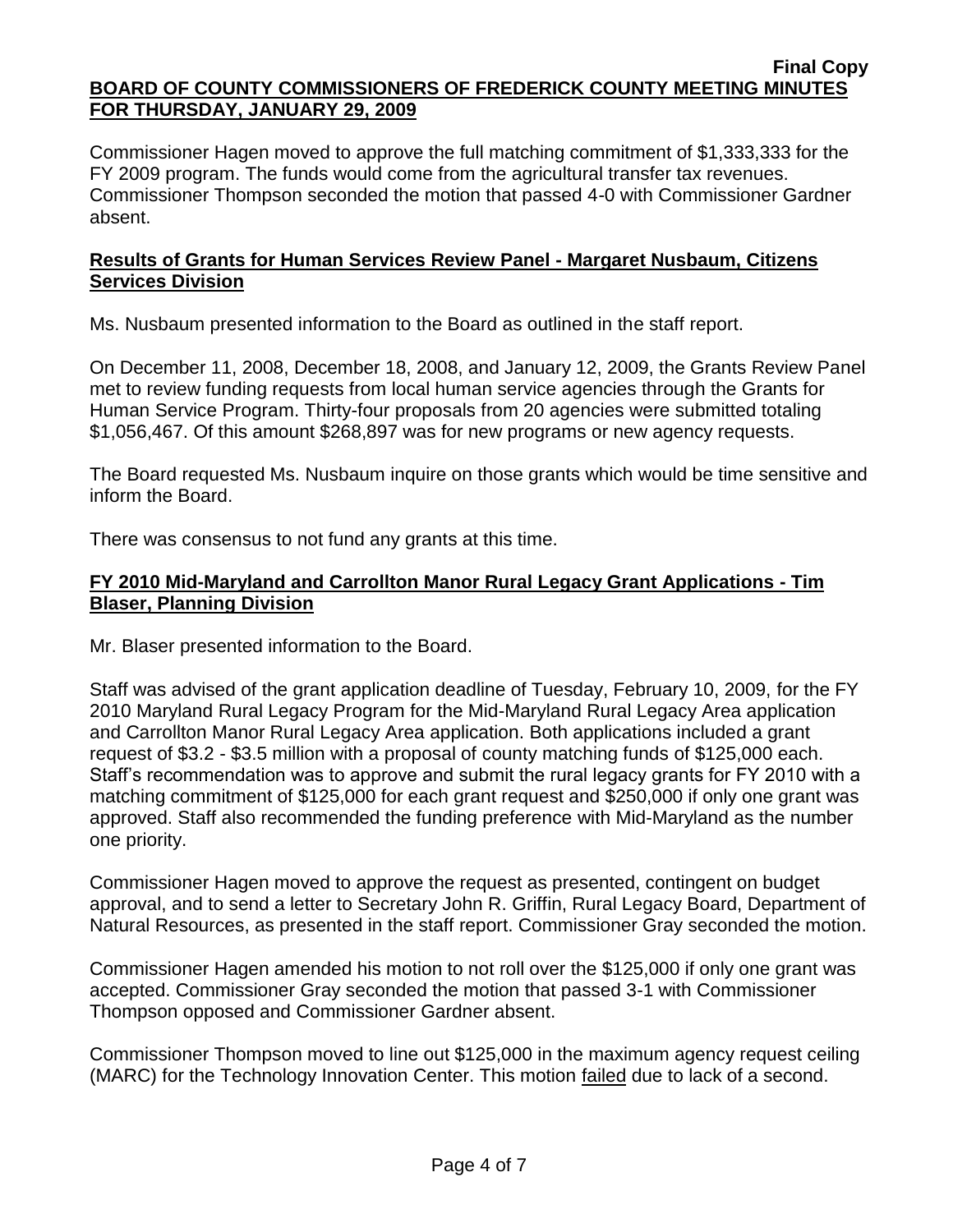# **CLOSED SESSION/ADMINISTRATIVE FUNCTION**

In open session Commissioner Hagen moved to proceed into closed session in accordance with Maryland Annotated Code State Government Article § 10-508(a)(7) To consult with counsel to obtain legal advice on a legal matter. Commissioner Jenkins seconded the motion that passed 4-0 with Commissioner Gardner absent.

### **COMMISSIONERS COMMENTS**

None.

## **PUBLIC COMMENTS**

None.

# **QUESTIONS – PRESS**

None.

## **ADJOURN**

The meeting adjourned at 11:35 a.m.

Respectfully submitted,

Mary E. Baker Recording Secretary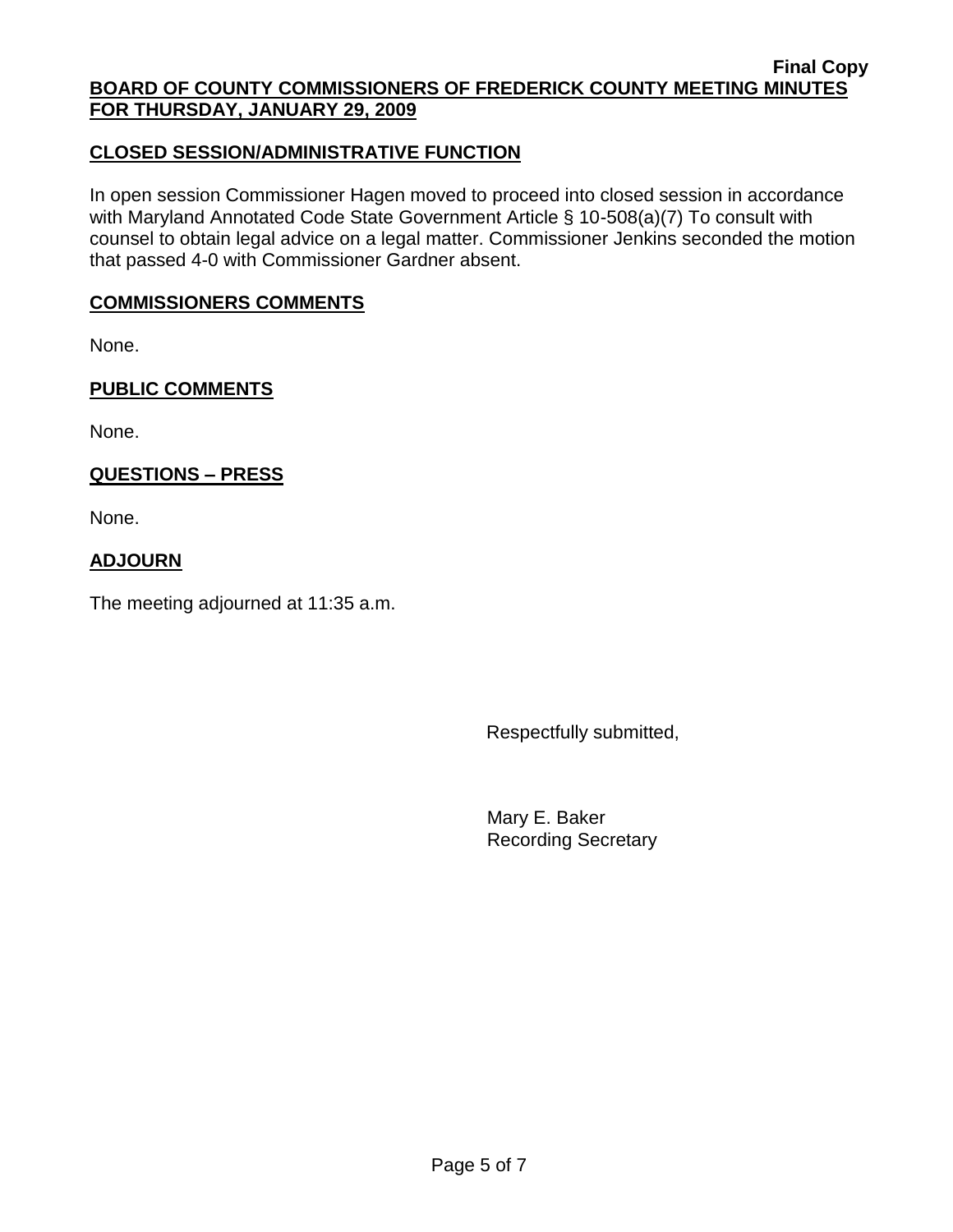# **FORM OF STATEMENT FOR CLOSING THE MEETING OF THURSDAY, JANUARY 29, 2009**

# **STATUTORY AUTHORITY TO CLOSE SESSION**

### **State Government Article §10-508(a):**

(7) To consult with counsel to obtain legal advice on a legal matter.

### **Motion:**

In open session Commissioner Hagen moved to proceed into closed session in accordance with Maryland Annotated Code State Government Article § 10-508(a)(7) To consult with counsel to obtain legal advice on a legal matter. Commissioner Jenkins seconded the motion that passed 4-0 with Commissioner Gardner absent.

### **Topic to be Discussed:**

To consider the sale of property obtained through tax sale and to provide direction to staff on whether to pursue the sale.

> Mary E. Baker Recording Secretary